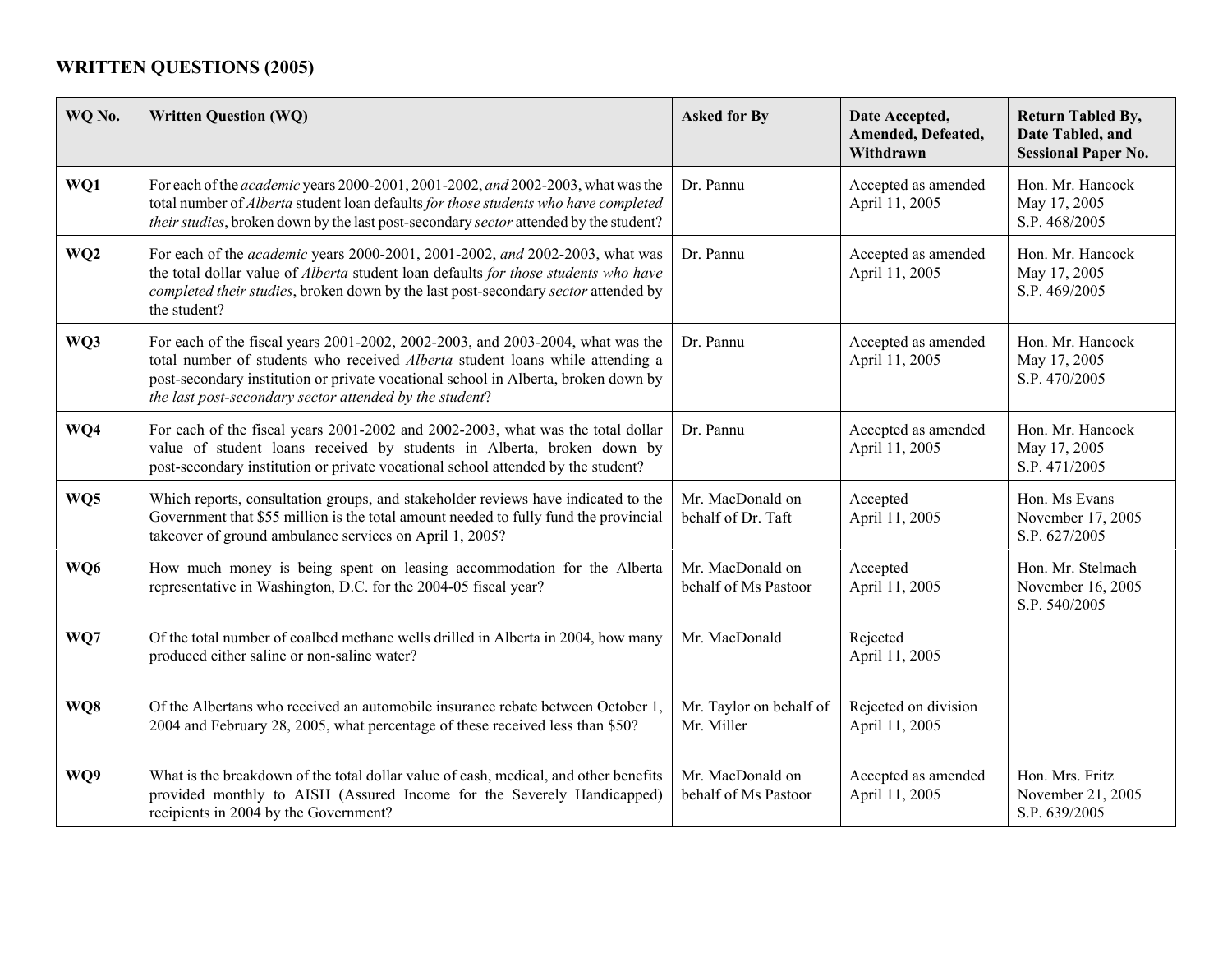| WQ No.      | <b>Written Question (WQ)</b>                                                                                                                                                                                                                                              | <b>Asked for By</b>                     | Date Accepted,<br>Amended, Defeated,<br>Withdrawn | <b>Return Tabled By,</b><br>Date Tabled, and<br><b>Sessional Paper No.</b> |
|-------------|---------------------------------------------------------------------------------------------------------------------------------------------------------------------------------------------------------------------------------------------------------------------------|-----------------------------------------|---------------------------------------------------|----------------------------------------------------------------------------|
| <b>WQ10</b> | What is the dollar value of all Alberta Student Loan Program relief benefits and<br>completion payments <i>awarded</i> to students attending public post-secondary<br>educational institutions, broken down by sector, in each of the 2000-01 to 2003-04<br>fiscal years? | Mr. Taylor                              | Accepted as amended<br>April 11, 2005             | Hon. Mr. Hancock<br>May 17, 2005<br>S.P. 472/2005                          |
| <b>WQ11</b> | What is the dollar value of all Alberta Student Loan Program relief benefits and<br>completion payments awarded to students attending the private vocational school<br>sector in each of the 2000-01 to 2003-04 fiscal years?                                             | Mr. Taylor                              | Accepted as amended<br>April 11, 2005             | Hon. Mr. Hancock<br>May 17, 2005<br>S.P. 473/2005                          |
| <b>WQ12</b> | How much money has the Ministry and Department of Economic Development spent<br>on trade shows in the fiscal years 1992-93 through 2003-04 inclusive?                                                                                                                     | Mr. Elsalhy on behalf<br>of Mr. Bonko   | Rejected<br>April 18, 2005                        |                                                                            |
| <b>WQ13</b> | How much money has the Ministry and Department of Economic Development spent<br>on trade missions in the fiscal years 1992-93 through 2003-04 inclusive, broken<br>down by mission and year?                                                                              | Mr. Elsalhy on behalf<br>of Mr. Bonko   | Rejected<br>April 18, 2005                        |                                                                            |
| <b>WQ14</b> | What is the total revenue received by Alberta school boards from school fees, broken<br>down by school board and by fee type for the <i>school</i> years 2000-01 through 2003-04<br>inclusive?                                                                            | Mr. Miller on behalf of<br>Mr. Flaherty | Accepted as amended<br>April 18, 2005             | Hon. Mr. Zwozdesky<br>May 18, 2005<br>S.P. 500/2005                        |
| <b>WQ15</b> | What is the total revenue received by Alberta school boards from school-based<br>fundraising initiatives, broken down by school for the fiscal years 2000-01 through<br>2003-04 inclusive?                                                                                | Mr. Miller on behalf of<br>Mr. Flaherty | Rejected<br>April 18, 2005                        |                                                                            |
| <b>WQ16</b> | How much money in total did the Ministry and Department of Energy spend on<br>communications contracts in the 2003-04 fiscal year, broken down by organization?                                                                                                           | Mr. MacDonald                           | Rejected<br>April 18, 2005                        |                                                                            |
| <b>WQ17</b> | How much money has been spent by the Ministry of International and<br>Intergovernmental Relations on hosting expenses in the fiscal years 1996-97 through<br>2003-04 inclusive, broken down by function and year?                                                         | Ms Pastoor                              | Accepted<br>April 18, 2005                        | Hon. Mr. Stelmach<br>November 29, 2005<br>S.P. 743/2005                    |
| <b>WQ18</b> | What measures has the Ministry of Innovation and Science taken to improve the<br>information technology security awareness of Government employees as<br>recommended in the Auditor General's 2003-04 Annual Report?                                                      | Mr Elsalhy                              | Rejected<br>April 18, 2005                        |                                                                            |
| <b>WQ19</b> | What measures has the Government taken to ensure that reforestation timelines are<br>being met by timber harvesting companies?                                                                                                                                            | Mr. Elsalhy on behalf<br>of Mr. Bonko   | Accepted<br>April 18, 2005                        | Hon. Mr. Coutts<br>November 30, 2005<br>S.P. 775/2005                      |
| <b>WQ20</b> | What is the dollar amount of student loans <i>issued</i> to students attending public post-<br>secondary educational institutions in Alberta under the Alberta Student Loan<br>Program in each of the fiscal years 2000-01 to 2003-04 inclusive?                          | Mr. Miller on behalf of<br>Mr. Taylor   | Accepted as amended<br>April 18, 2005             | Hon. Mr. Hancock<br>May 17, 2005<br>S.P. 474/2005                          |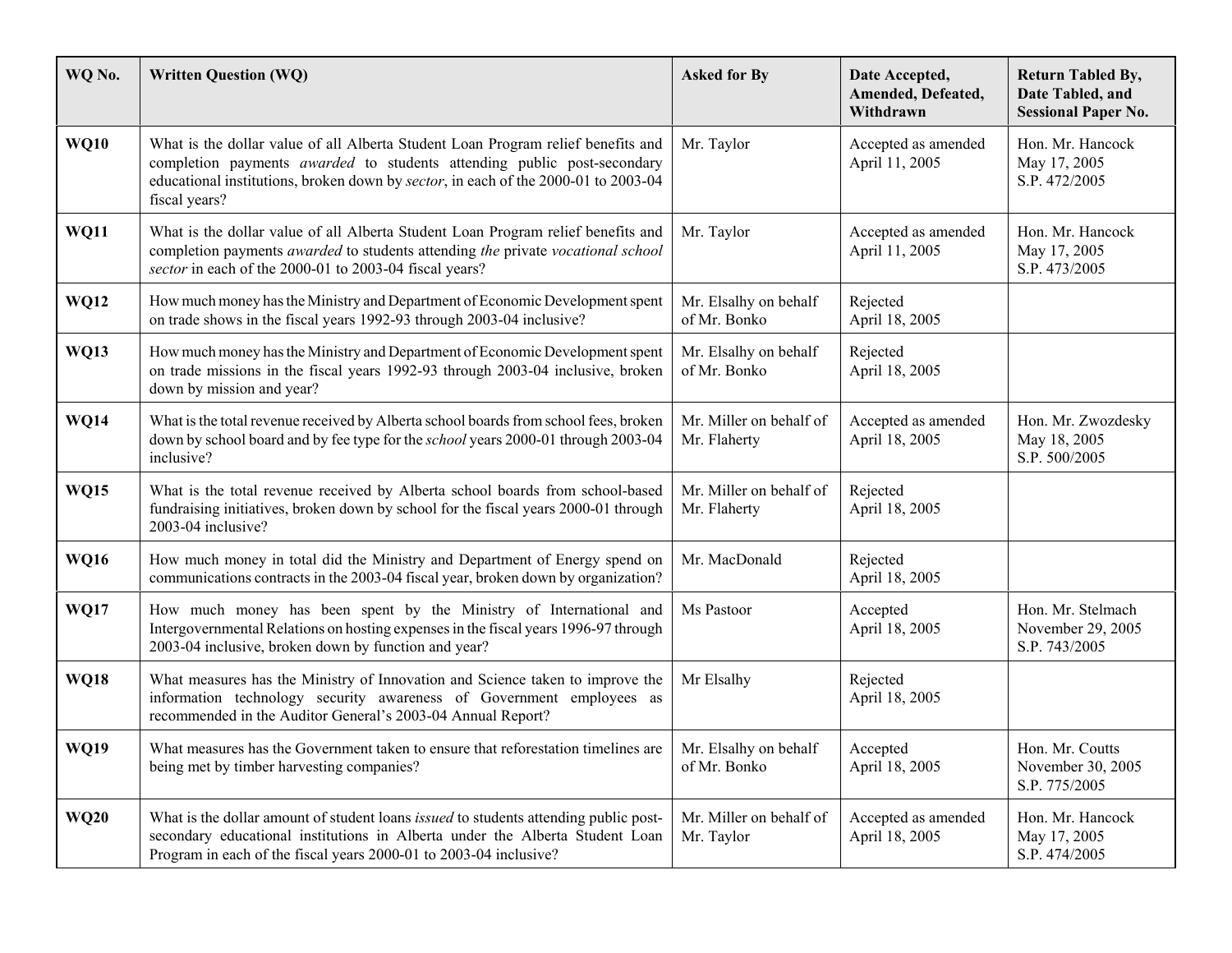| WQ No.      | <b>Written Question (WQ)</b>                                                                                                                                                                                                                                                                                              | <b>Asked for By</b>                    | Date Accepted,<br>Amended, Defeated,<br>Withdrawn | <b>Return Tabled By,</b><br>Date Tabled, and<br><b>Sessional Paper No.</b> |
|-------------|---------------------------------------------------------------------------------------------------------------------------------------------------------------------------------------------------------------------------------------------------------------------------------------------------------------------------|----------------------------------------|---------------------------------------------------|----------------------------------------------------------------------------|
| <b>WQ21</b> | What is the dollar amount of student loans <i>issued</i> to students attending private<br>vocational schools in Alberta under the Alberta Student Loan Program in each of the<br>fiscal years 2000-01 to 2003-04 inclusive?                                                                                               | Mr. Miller on behalf of<br>Mr. Taylor  | Accepted as amended<br>April 18, 2005             | Hon. Mr. Hancock<br>May 17, 2005<br>S.P. 475/2005                          |
| <b>WQ22</b> | What was the total amount paid to the Premier's former Chief of Staff, Mr. Peter<br>Elzinga, in each of the 2002-03 and 2003-04 fiscal years, broken down according to<br>salary, allowances, bonuses, and severance pay?                                                                                                 | Mr. Miller                             | Rejected<br>April 18, 2005                        |                                                                            |
| <b>WQ23</b> | What is the total maximum amount scheduled to be paid to the Premier's current<br>Chief of Staff, Mr. Rod Love, for each year of the current contract, broken down<br>according to salary, allowances, bonuses, and severance pay?                                                                                        | Mr. Miller                             | Rejected<br>April 18, 2005                        |                                                                            |
| <b>WQ24</b> | How much additional revenue from synthetic crude oil and bitumen royalties does<br>the Ministry and Department of Energy estimate will be collected per year once the<br>royalty rate for oil sands projects increases to 25% for the years 2005 to 2015?                                                                 | Mr. MacDonald                          | Rejected<br>May 2, 2005                           |                                                                            |
| <b>WQ25</b> | What is the rate of default on Alberta student loans for students who have completed<br>their studies, broken down by last post-secondary sector attended over each of the<br>academic years 1994-95 to 2002-03 inclusive?                                                                                                | Ms Blakeman on<br>behalf of Mr. Taylor | Accepted as amended<br>May 2, 2005                | Hon. Mr. Hancock<br>May 17, 2005<br>S.P. 476/2005                          |
| <b>WQ26</b> | What is the total number and percentage of Alberta Student Loan Program applicants<br>receiving the maximum allowable loan over each of the academic (or administrative)<br>years 2000 to 2003-04 inclusive, broken down by year, undergraduate or lower<br>program category, and graduate/professional program category? | Ms Blakeman on<br>behalf of Mr. Taylor | Accepted as amended<br>May 2, 2005                | Hon. Mr. Hancock<br>May 17, 2005<br>S.P. 477/2005                          |
| <b>WQ27</b> | What is the total number of Alberta Student Loan Program applicants who have<br>appealed their award over each of the academic/administrative years 2000-01 to<br>2003-04 inclusive, broken down by year, reason for appeal, and whether the appeal<br>was successful?                                                    | Ms Blakeman on<br>behalf of Mr. Taylor | Accepted as amended<br>May 2, 2005                | Hon. Mr. Hancock<br>May 17, 2005<br>S.P. 478/2005                          |
| <b>WQ28</b> | What is the total dollar amount of public property lost due to theft in the Department<br>of Sustainable Resource Development for the 2003-2004 fiscal year?                                                                                                                                                              | Mr. Miller on behalf of<br>Mr. Bonko   | Accepted<br>May 2, 2005                           | Hon. Mr. Coutts<br>November 30, 2005<br>S.P. 776/2005                      |
| <b>WQ29</b> | What consultations, studies, research, or other information-gathering exercises<br>pertaining to full-day kindergarten are currently planned or underway under the<br>auspices of the Ministry of Education?                                                                                                              | Mr. Flaherty                           | Accepted<br>May 2, 2005                           | Hon. Mr. Zwozdesky<br>May 18, 2005<br>S.P. 499/2005                        |
| <b>WQ30</b> | As of March 31, 2005, what is the total dollar amount spent by the Department of<br>Municipal Affairs on the <i>provincial inspection</i> into Calgary's Ward 10 election<br>process following the October 2004 municipal election?                                                                                       | Mr. Flaherty on behalf<br>of Dr. Taft  | Accepted as amended<br>May 2, 2005                | Hon. Mr. Renner<br>November 30, 2005<br>S.P. 806/2005                      |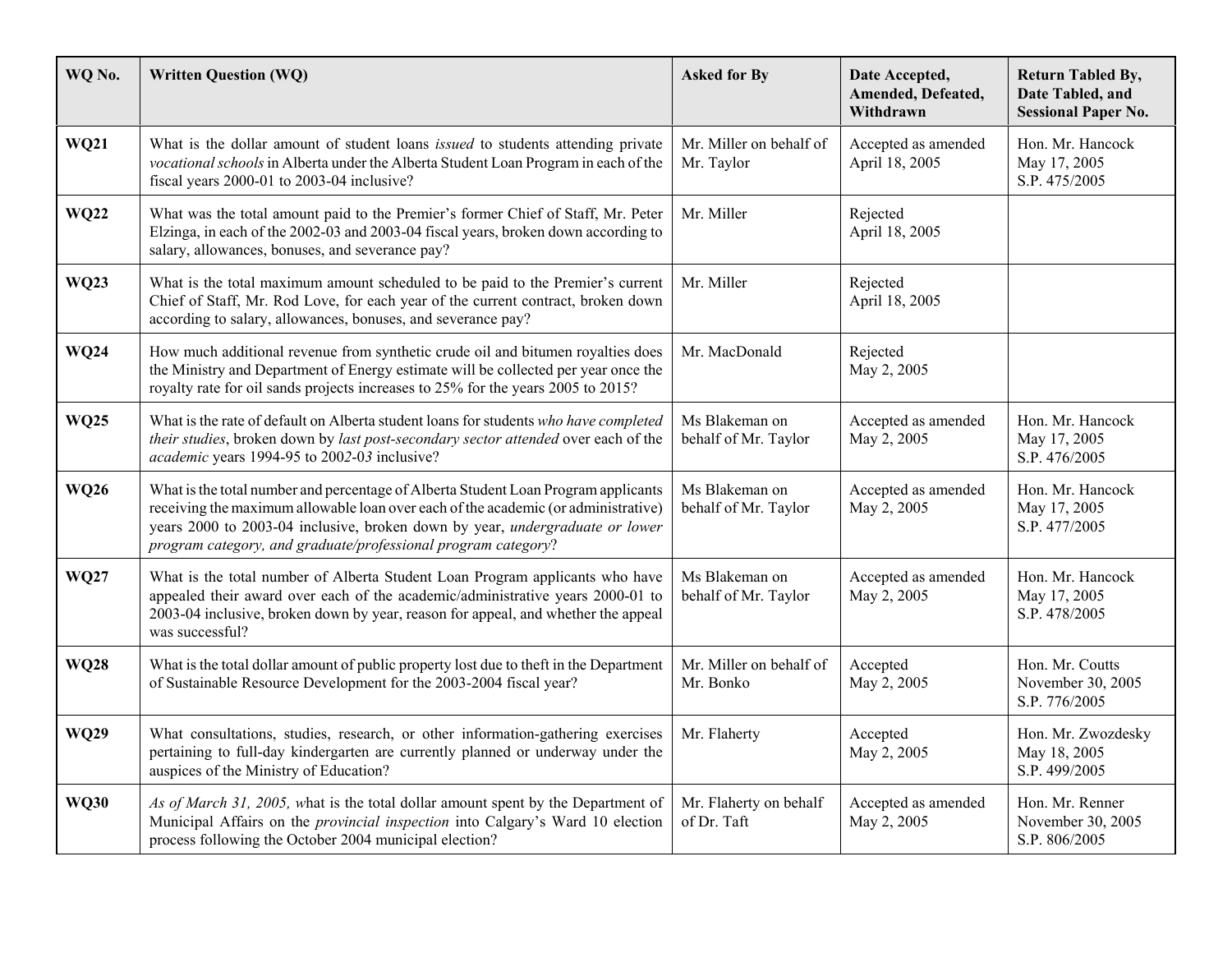| WQ No.      | <b>Written Question (WQ)</b>                                                                                                                                                                                                                                                                                          | <b>Asked for By</b>                    | Date Accepted,<br>Amended, Defeated,<br>Withdrawn | <b>Return Tabled By,</b><br>Date Tabled, and<br><b>Sessional Paper No.</b> |
|-------------|-----------------------------------------------------------------------------------------------------------------------------------------------------------------------------------------------------------------------------------------------------------------------------------------------------------------------|----------------------------------------|---------------------------------------------------|----------------------------------------------------------------------------|
| <b>WQ31</b> | What is the total budgetary allocation for the international health symposium to be<br>held in Calgary from May 3 to 5, 2005 from all Government departments and/or<br>health authority budgets?                                                                                                                      | Dr. Pannu                              | Removed from Order<br>Paper<br>May 2, 2005        |                                                                            |
| <b>WQ32</b> | For each of the fiscal years 2000-2001, 2001-2002, 2002-2003, and 2003-2004, how<br>many Albertans received benefits from the AISH (Assured Income for the Severely<br>Handicapped) program?                                                                                                                          | Mr. Eggen on behalf of<br>Mr. Martin   | Accepted as amended<br>May 9, 2005                | Hon. Mrs. Fritz<br>November 21, 2005<br>S.P. 640/2005                      |
| <b>WQ33</b> | What measures has the Ministry of Restructuring and Government Efficiency taken<br>to improve the information technology security awareness of Government employees<br>as recommended in the Auditor General's 2003-04 Annual Report?                                                                                 | Mr. Elsalhy                            | Accepted<br>November 21, 2005                     | Hon. Mr. Ouellette<br>December 1, 2005<br>S.P. 824/2005                    |
| <b>WQ34</b> | What development management plans does the Government currently have for<br>protecting species at risk such as the grizzly bear and the peregrine falcon?                                                                                                                                                             | Mr. Bonko                              | Accepted<br>November 21, 2005                     | Hon. Mr. Coutts<br>February 23, 2006<br>S.P. 15/2006                       |
| <b>WQ35</b> | What is the total value of all spending by the Ministry of Education related to the<br>completion and/or operational status of the Alberta SuperNet over each of the fiscal<br>years 2000-01 through 2004-05 inclusive?                                                                                               | Mr. Bonko on behalf of<br>Mr. Flaherty | Accepted<br>November 21, 2005                     | Hon. Mr. Zwozdesky<br>November 28, 2005<br>S.P. 717/2005                   |
| <b>WQ36</b> | What steps has the Department of Finance taken in 2004 since the receipt of the<br>Auditor General's 2003-04 Annual Report recommending that ATB Investment<br>Services Inc., ATB Investment Management Inc., and ATB Securities Inc. enhance<br>their control processes to ensure they meet regulatory requirements? | Mr. Miller                             | Accepted<br>November 21, 2005                     | Hon. Mrs. McClellan<br>November 22, 2005<br>S.P. 648/2005                  |
| <b>WQ37</b> | Which reports, consultations, and stakeholder reviews have indicated to the<br>Government that \$75.6 million was the total amount needed to be allocated to forest<br>protection for the 2003-2004 fiscal year, when the actual amount spent was \$204<br>million?                                                   | Mr. Bonko                              | Accepted<br>November 21, 2005                     | Hon. Mr. Coutts<br>February 23, 2006<br>S.P. 16/2006                       |
| <b>WQ38</b> | What groups were given invitations to the Minister's open house for the Alberta<br>Urban Municipalities Association Fall 2004 convention on November 17, 2004 in<br>Edmonton that cost \$6,711.11?                                                                                                                    | Mr. Taylor on behalf of<br>Dr. Taft    | Accepted as amended<br>November 21, 2005          | Hon. Mr. Renner<br>February 23, 2006<br>S.P. 17/2006                       |
| WQ39        | How much money has been spent by the Ministry and Department of Economic<br>Development on hosting expenses for the fiscal years 1992-93 through 2004-05<br>inclusive, broken down by function and year?                                                                                                              | Mr. Bonko                              | Rejected<br>November 21, 2005                     |                                                                            |
| <b>WQ40</b> | What is the total cost associated with administering the provincial achievement<br>exams over each of the fiscal years 2000-01 through 2004-05 inclusive?                                                                                                                                                             | Mr. Bonko on behalf of<br>Mr. Flaherty | Accepted<br>November 21, 2005                     | Hon. Mr. Zwozdesky<br>February 28, 2006<br>S.P. 43/2006                    |